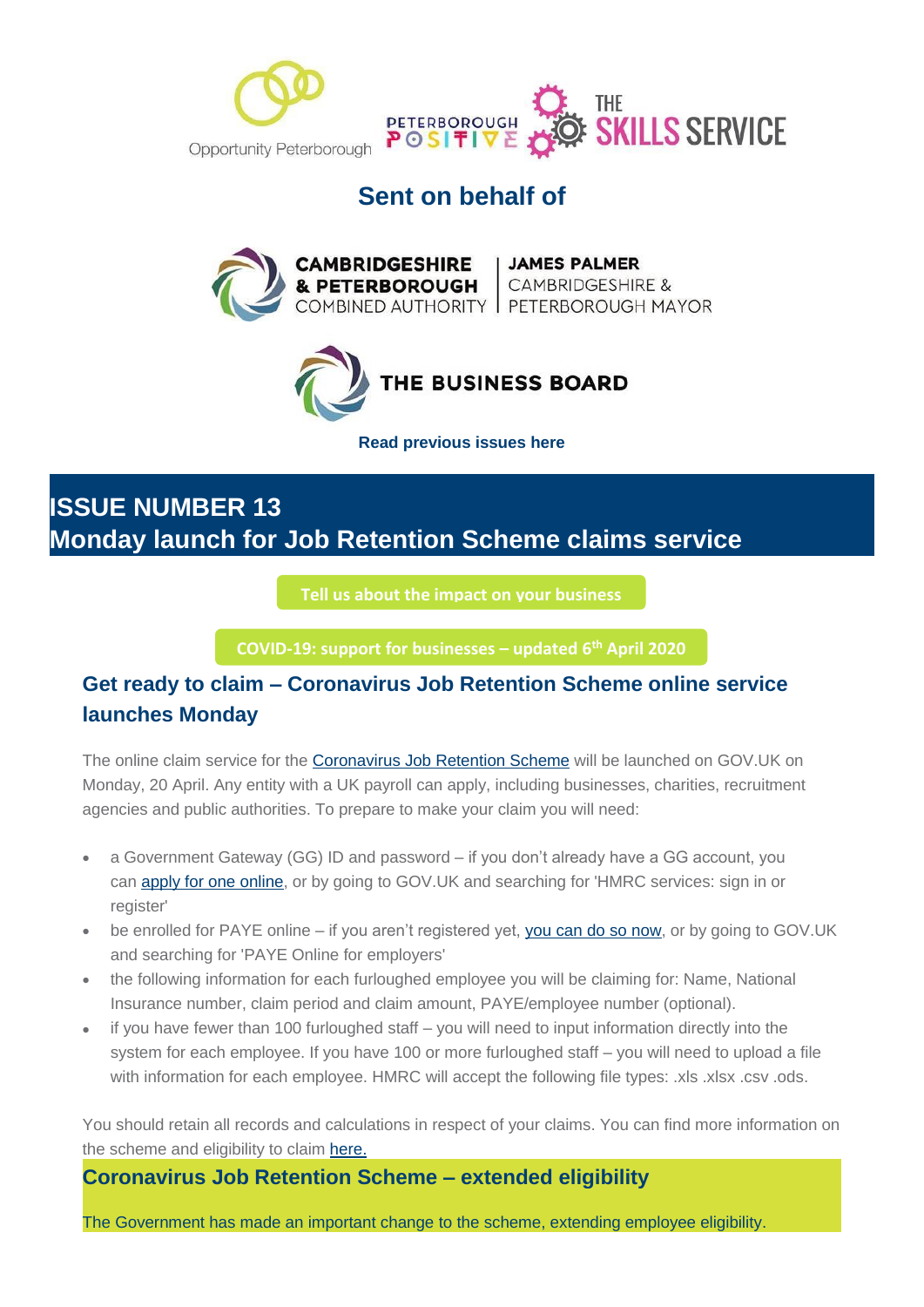- Employers can now claim for employees that were employed and on their PAYE payroll on or before 19 March 2020. This means that the employee must have been notified to HMRC through an RTI submission notifying payment in respect of that employee on or before 19 March 2020.
- Employees that were employed as of 28 February 2020 and on payroll and were made redundant or stopped working for you after that, and prior to 19 March 2020, can also qualify for the scheme if you re-employ them and put them on furlough.

#### [Further guidance is available](https://mills.createsend1.com/t/d-l-milwkd-l-k/) here.

### **Government announces details of Coronavirus Large Business Interruption Loan Scheme**

Loans to medium-to-large firms will now be included in the government's £330bn coronavirus support package for the economy. Chancellor Rishi Sunak has announced final details of the Coronavirus Large Business Interruption Loan Scheme, detailing its scope to include:

- All viable businesses with turnover of more than £45m will be able to apply for government-backed bank loans up to £25 million.
- Firms with turnover of more than £250 million can borrow up to £50 million from lenders.

The scheme launches on Monday, April 20.

This complements existing support including the Covid Corporate Financing Facility for investment grade businesses, and the Coronavirus Business Interruption Loan Scheme for businesses with turnover less than £45 million.

The government will provide lenders with a guarantee of 80% on each loan to give lenders further confidence in continuing to provide finance. The scheme will be available through a series of accredited lenders. Details are available on [the British Business Bank website.](https://mills.createsend1.com/t/d-l-milwkd-l-u/)

### **Continuation of Social Distancing Measures**

The Government announced yesterday that the current social distancing measures will remain in place for at least the next three weeks until May 7. The advice from SAGE (Scientific Advisory Group for Emergencies) is that relaxing any of the measures currently in place would risk damage to both public health and our economy. See the statement in full **[here.](https://mills.createsend1.com/t/d-l-milwkd-l-o/)**

### **Make UK advice and resources for manufacturers**

Manufacturers' organisation Make UK is offering resources, regularly updated FAQs and an adviceline to manufacturers in Britain seeking help with coronavirus. See their [dedicated coronavirus page.](https://mills.createsend1.com/t/d-l-milwkd-l-b/)

## **New case studies and advice have been added to the business support web**

#### **pages**

HMRC's CEO has detailed [what furloughed workers need to know,](https://mills.createsend1.com/t/d-l-milwkd-l-n/) and read how Hawksmoor Restaurant plans to take advantage of the [Job Retention Scheme.](https://mills.createsend1.com/t/d-l-milwkd-l-p/) You can find further case studies [here.](https://mills.createsend1.com/t/d-l-milwkd-l-x/)

### **Companies House support for businesses hit by coronavirus**

Changes announced yesterday will help businesses dealing with coronavirus avoid being struck off the Companies House register. Find out more [here.](https://mills.createsend1.com/t/d-l-milwkd-l-m/)

### **Guidance on coronavirus testing for critical workers**

[Guidance](https://mills.createsend1.com/t/d-l-milwkd-l-c/) is available on coronavirus testing for critical workers who are self-isolating. As part of the key worker testing programme NHS and social care critical workers who are self-isolating because of coronavirus symptoms are currently being tested. This list will be updated as testing becomes more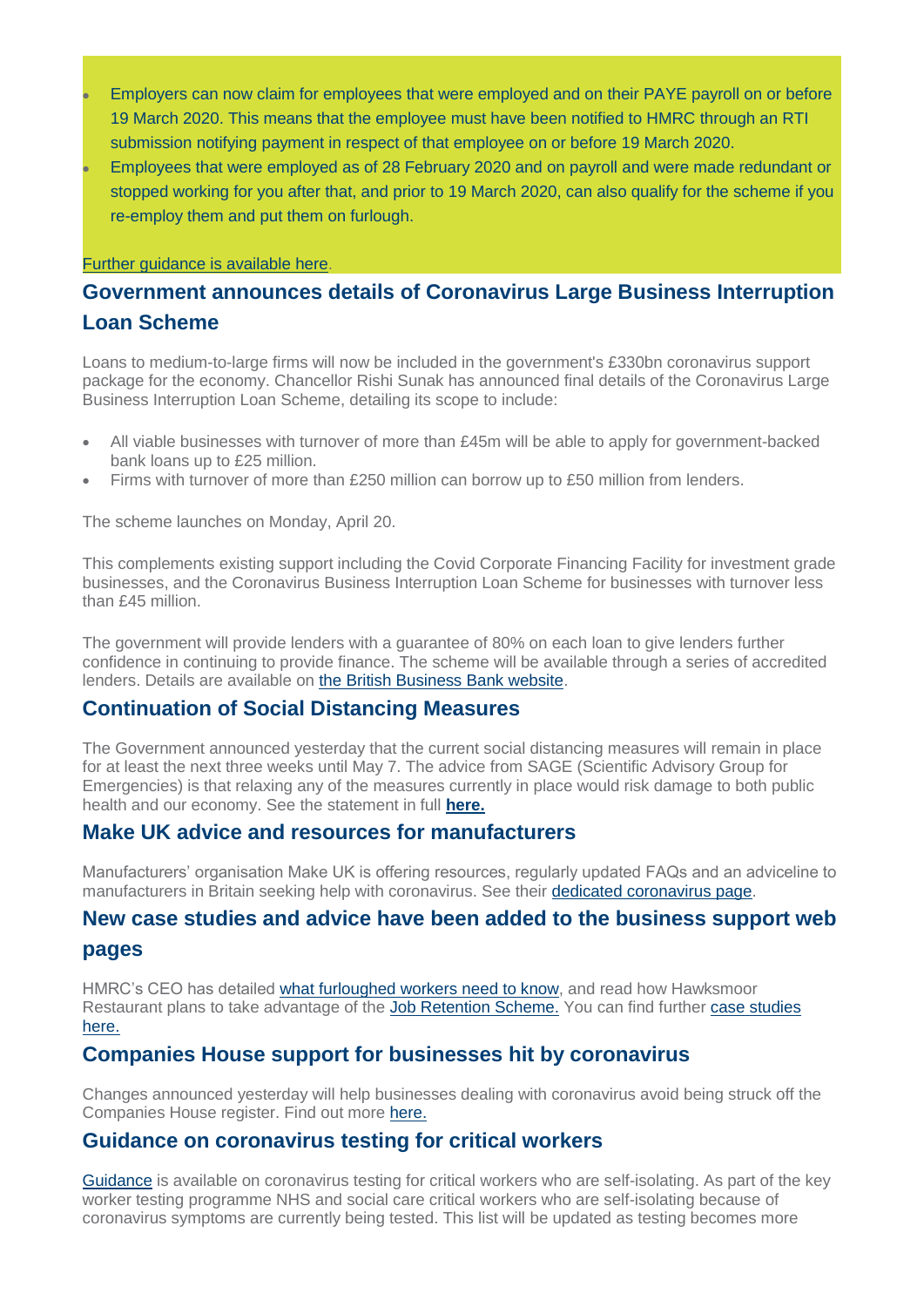widely available. If you are not covered in this list, you should continue to follow the [government](https://mills.createsend1.com/t/d-l-milwkd-l-q/)  [guidance for self-isolating.](https://mills.createsend1.com/t/d-l-milwkd-l-q/)

### **Social care guidance**

[Information](https://mills.createsend1.com/t/d-l-milwkd-l-a/) has been published for the social care sector on responding to the coronavirus pandemic.

### **Business Support Helpline 0300 456 3565**



For up to date information check the Cambridgeshire & Peterborough Combined Authority website and social media channels:

[Facebook](https://hes32-ctp.trendmicro.com/wis/clicktime/v1/query?url=https%3a%2f%2fmills.cmail20.com%2ft%2fd%2dl%2dmjiykz%2djkuyiitjn%2do%2f&umid=07b3982b-81e8-4529-b62a-5a2d548cf59c&auth=032509ba71aa4d03d13cdc6bff503ed53ba3f200-d37c8a08384ac5c8c3b8dd12d05bd53ba0876385) [Twitter](https://hes32-ctp.trendmicro.com/wis/clicktime/v1/query?url=https%3a%2f%2fmills.cmail20.com%2ft%2fd%2dl%2dmjiykz%2djkuyiitjn%2dn%2f&umid=07b3982b-81e8-4529-b62a-5a2d548cf59c&auth=032509ba71aa4d03d13cdc6bff503ed53ba3f200-76b1ceb04a4eb53e4e0f5099e125baf186bdce78) [Linkedin](https://hes32-ctp.trendmicro.com/wis/clicktime/v1/query?url=https%3a%2f%2fmills.cmail20.com%2ft%2fd%2dl%2dmjiykz%2djkuyiitjn%2db%2f&umid=07b3982b-81e8-4529-b62a-5a2d548cf59c&auth=032509ba71aa4d03d13cdc6bff503ed53ba3f200-4b14f90dc48327a8186d68db7a002fdd444b32b8) [Instagram](https://www.instagram.com/cambspboroca/)

Cambridgeshire and Peterborough Combined Authority Business Board, Incubator 2, The Boulevard, Enterprise Campus, Alconbury Weald, Huntingdon, Huntingdonshire PE28 4XA